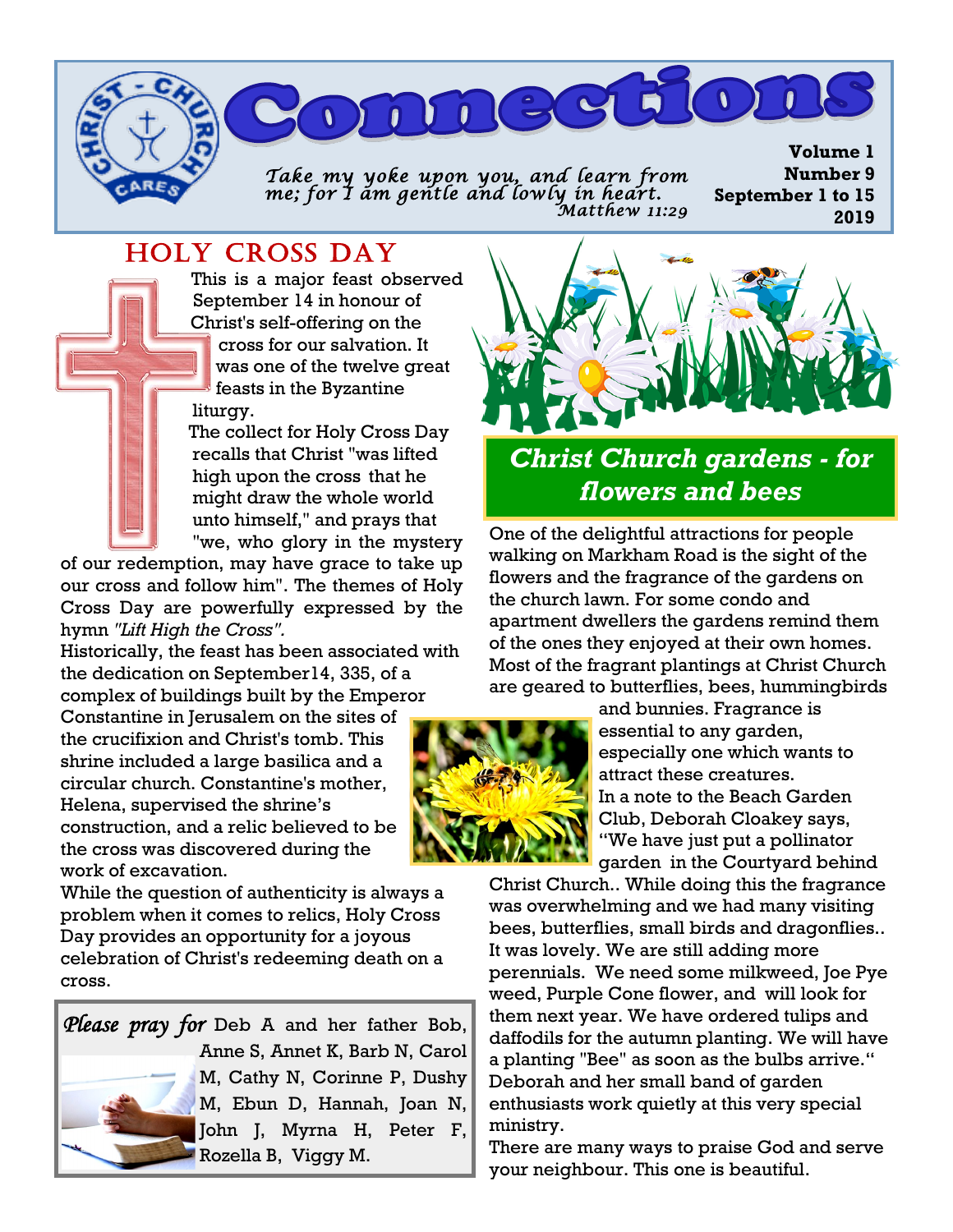

# *OUR CHOIR LEADS US IN SONG FOR ANOTHER SEASON*

The CNE is winding its noisy way into the past, the children are ready for school, young adults are off to college or a first job, and we are saying goodbye to summer. Labour Day is the beginning of a lot of change, in the community and in the church.

Along with the rest of the community, we at Christ Church will rejoice in the beauty of the Fall colours and the more livable temperature. We will be glad to have our cottage-owning fellow worshippers back with us. And we will smile with love at the earnest little ones as their parents register them for Sunday School on September 8, which will start the next Sunday..

But for many of us in the pews, it is the sight and sound of our choir, as they lead the procession every Sunday, that signals a new vitality to meet the new round of activity. There will be the old familiar hymns and new ones, praise songs and quiet Taizé reflections, treasured anthems and solos. And by the time of the next issue of *Connections*, we hope to present a new Music Director, bringing his experience to the mix.

Being a choir member is one of many ways to express your faith. If you like to sing and have <sub>is my</sub> shepherd. God of Hosts. He is also some ability to read music, consider joining the choir. Ask any one of our happy band of members for details, or speak to Pastor Pam.



#### *Scripture readings for September 1:*

Jeremiah 2: 4 to 13; Psalm 81: 1 and 10 to 16; Hebrews 13: 1 to 8 and 15 to 16; Luke 14: 1 and 7 to 14

#### *Readings for September 8:*

Jeremiah 18; 1 to 11; Psalm 139: 1 to 6 and 13 to 18; Philemon 1: 1 to 21; Luke 14: 25 to 33

> *Readings for September 15:*  Jeremiah 4: 11 to 12 and 22 to 28; Psalm 14; 1 Timothy 1: 12 to 17; Luke 15: 1 to 10

# This month in Christian history

September 2, 1973 - marks the death of J. R. R. Tolkien, English philologist and novelist. A devout Catholic, he wrote *The Hobbit* and *Lord of the Rings.*

September 4, 1803 - On this day Scottish Anglican clergyman Henry Francis Lyte finished writing his last and most famous hymn *Abide with Me; Fast Falls the Eventide.*

September 5, 1802 - Frederick Oakley was born. An Anglican clergyman who turned Catholic during the time of the Oxford movement, his gift to the world was his

translation of the Latin *Adeste Fidelis,* which we treasure at Christmas as *O* 





*Come All Ye Faithful.*

September 10, 1832 - English Moravian hymn writer James Montgomery penned the words to *Holy, Holy, Holy, Lord* 

**1 shall not want** remembered for *The Lord is* Psalm 23:1 *My Shepherd, Angels from the Realms of Glory* and *Go to Dark Gethsemane.*

September 14, 1741- English composer George Frideric Handel completed his work on the great oratorio *Messiah*, which he composed in just twentyfour days.